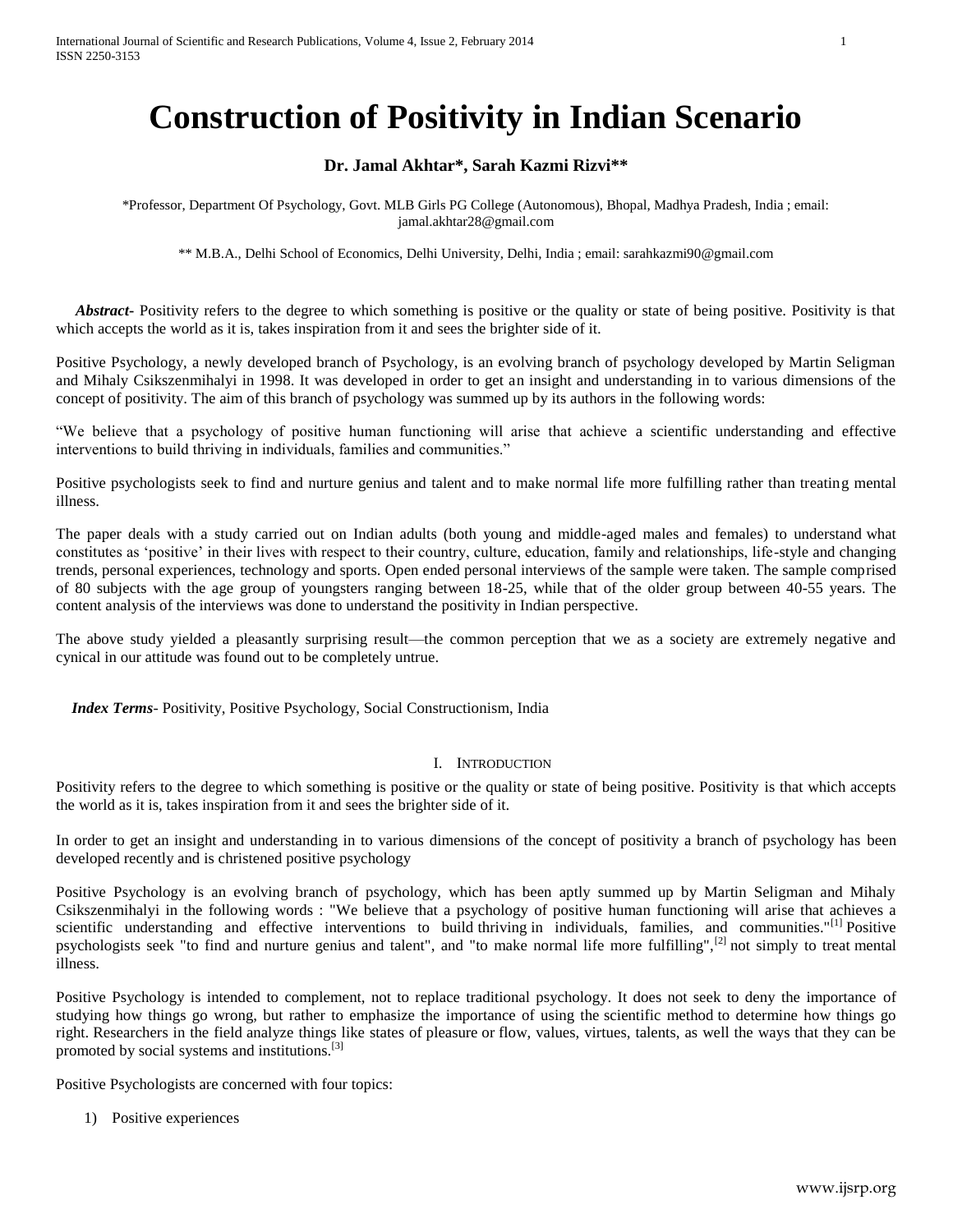- 2) Enduring psychological traits
- 3) Positive relationships
- 4) Positive institutions

Seligman and Csikszentmihalyi define positive psychology as the "the scientific study of positive human functioning and flourishing on multiple levels that includes the biological, personal, relational, institutional, cultural and global dimensions of life." [4]

L.M. Keyes and Shane Lopez illustrate the four typologies of mental health functioning, flourishing, struggling, floundering and languishing. However complete mental health is combination of high emotional well-being, high psychological well-being and high social well-being along with low mental illness. [5]

### **Historical Background**

The history of positivity is ancient, even though the term "positivity" was not used in those days. Socrates advocated selfknowledge as the path to happiness. Plato's allegory of the cave influenced western thinkers who believed that happiness is found by finding deeper meaning. Aristotle believed happiness, or eudaimonia is constituted by rational activity in accordance with virtue over a complete life. The Epicureans believed in reaching happiness through the enjoyment of simple pleasures. The Stoics believed they could remain happy by being objective and reasonable, and described many "spiritual exercises" comparable to the psychological exercises employed in cognitive behavioral therapy and positive psychology.

Several humanistic psychologists of the  $20<sup>th</sup>$  century—such as Abraham Maslow, Carl Rogers, and Erich Fromm—developed theories and practices that involved human happiness. Recently the theories of human flourishing developed by these humanistic psychologists have found empirical support from studies by positive psychologists. Positive psychology has also moved ahead in a number of new directions.

Positive psychology began as a new area of psychology in 1998 when Martin Seligman, considered the father of the modern positive psychology movement,<sup>[6]</sup>chose it as the theme for his term as president of the American Psychological Association,<sup>[7]</sup> though the term originates with Maslow, in his 1954 book *Motivation and Personality*, [8] and there have been indications that psychologists since the 1950s have been increasingly focused on promoting mental health rather than merely treating illness.<sup>[9][10]</sup> Seligman pointed out that for the half century clinical psychology "has been consumed by a single topic only - mental illness",  $[11]$  echoing Maslow's comments.<sup>[12]</sup> He urged psychologists to continue the earlier missions of psychology of nurturing talent and improving normal life.<sup>[2]</sup>

The first positive psychology summit took place in 1999. The First International Conference on Positive Psychology took place in 2002.<sup>[2]</sup> More attention was given by the general public in 2006 when, using the same framework, a course at Harvard University became particularly popular.<sup>[13]</sup> In June 2009, the First World Congress on Positive Psychology took place.<sup>[14]</sup>

#### **Social Constructionism**

Social constructionism and social constructivism are sociological theories of knowledge that consider how social phenomena or objects of consciousness develop in social contexts. A social construction (social construct) is a concept or practice that is the construct (or artifact) of a particular group. When we say that something is socially constructed, we are focusing on its dependence on contingent variables of our social selves rather than any inherent quality that it possesses in itself. The underlying assumptions on which social constructivism is typically seen to be based are reality, knowledge, and learning.<sup>[15] [16]</sup>

Social constructionists posit that there is no real reality. All reality is socially constructed. Social construction takes place in our day to day interactions with others. Hence what we consider as real is the outcome of various social processes. E.g. - Negotiation, communication and reflections, etc. This process is very forceful in framing our cognitions and taking things accordingly. Repeated exposure and social construction help us to believe that only our construction of reality is unique and formulated in this fashion. Even we construct the meaning of our experiences and believe that these are our 'real' experiences.

A common perception among the masses is that the country and the society are going down abyss with rampant corruption, crime, inequality and injustice being the order of day. The major reason for such an attitude is the media that more often than not thrives by publishing negative stories. This study was conducted to determine if this concept of social constructivism holds true in the present scenario.

# II RESEARCH ELABORATION

**Objective :** To find out about the positive aspects of modern life among adult (youth and middle aged persons, old persons).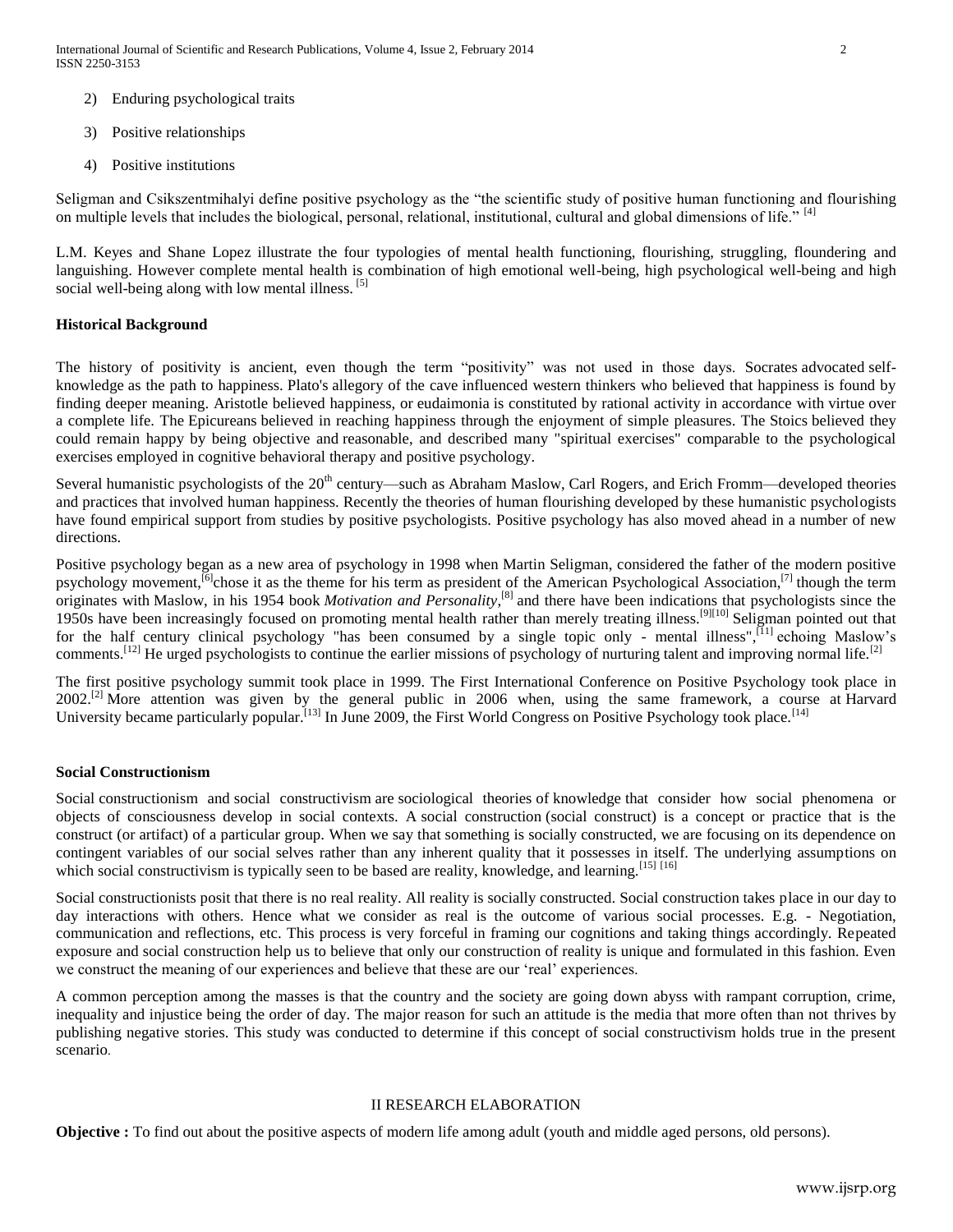#### **Method**

*Sample* : The sample comprised of 80 adults (both males and females) with the age group of youngsters varying from 18 to 25 years, while that of the older group between 40 to 55 years. The sample was urban and educated, and the socio-economic status of the sample was middle middle-class to upper middle-class. There were 40 females and 40 males. The young group was mostly students while 5 participants were working. The older group comprised of working women, housewives and employed males in different fields. The participants were selected on the basis of their agreement towards sparing time for this study.

*Procedure*: The tools for data collection were open ended interviews. The interviewees were told of how different events unfolded in our day to day life, and how we sometimes take them very seriously particularly when they impact our lives. Besides this, they were told about several other national events that were occurring in the country in which their role is negligible as they weren't directly involved. Even in such case, there are positive and negative impacts, we feed on ourselves and others. In our day to day interaction with others we often engage in discussing many things and they shape our views about those events. More often than not, we discuss the negativities. For example—when we discuss our politicians or even our neighbor, we are tempted to highlight negative aspects and ignore the positives. In this context, I would like you to see what positive things are happening in your life and in the country as a whole.

The participant were asked what aspect of their life they view as positive with respect to culture, family, relationships, country development, changing trends, lifestyles, technology, education, personal experiences, religion etc. etc. Indepth interviews were taken and the participants were encouraged to share their views about positivity in whatever area or field they like without restricting them to aforementioned areas.

#### III RESULTS

#### **Analysis and Discussion**

Content analysis of the interviewees was done. The interviewees were read and categories of the responses were generated. After reading the interviews many times, the general categories gradually became more crystal and general categories emerged. Some categories were clubbed into one and some broad categories were subdivided into sub-categories. Response of youngsters and middleaged participants were also studied to see if there was any difference in their responses on positivity, and if there were then which category did they belong to. The responses of males and females as separate groups were also analyzed.

The eight categories which finally emerged from the content analysis of interviewees:

- 1) Country
- 2) Culture
- 3) Education
- 4) Family and Relationships
- 5) Lifestyle and Changing trends
- 6) Personal Experiences
- 7) Technology
- 8) Sports

The responses of the participants in each category are as follows:

*1) Country:* Almost 65% of the participants agreed that there has been a positive growth in the country over the years. As a whole roads, infrastructure, education, health-standards have improved significantly. Our country has a strong army capable of defending our sovereignty come what may; we are far far ahead of other countries in the subcontinent in almost every field. People have been empowered with new schemes, the Right To Information Act being perhaps the most important among the many reforms introduced. The Medical facilities in India are extremely good and the average life-expectancy has increased considerably, while the mortality rate has gone down. At the end of the day, even after all the shortcomings of our country, the general perception for the country's present and future is positive and upbeat.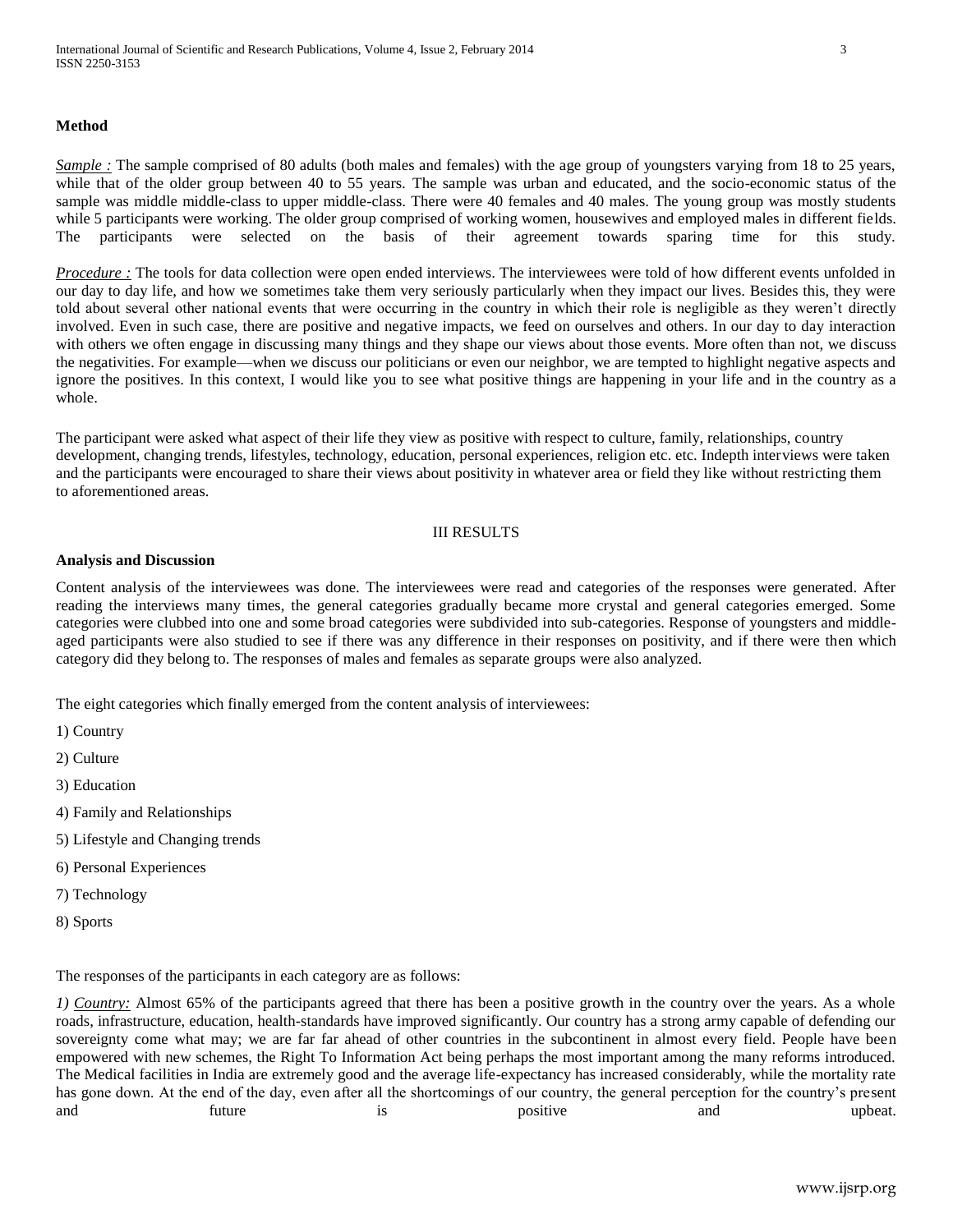*2) Culture:* The response of the younger and older group was quite different varied and interesting on the topic of culture. Around 55% of the respondents had positive outlook towards their culture and traditions. Younger group showed positivity towards their cultural traditions (such as *"Garbha"*, an Indian folk dance), while the older generation stressed on the religious traditions (such as *'Satsang'*, a religious gathering), Art and Drama. Both the groups however showed commonalities in their liking for festivals, marriage traditions and Yoga. A few differences between the two groups on how these traditions and rituals should be performed was observed.

*3) Education:* The responses of the participants were very positive for this category. Almost everyone viz. 95% of the participants agreed that education has brought a tremendous change in the present scenario. Women participants were very enthusiastic about the increasing literacy rate especially among females. Everyone agreed that villagers are also becoming more aware towards the importance of education, and the literacy rates among them have gone up considerably. Schemes like "*School Chalein Hum*" ("Lets go to school") are very effective. Participants agreed that there was ample scope for excelling in life with proper education, notwithstanding the person's financial standing in the society. Social ills such as Child Marriage, Dowry, Cast Divisions, etc. are also decreasing with increased awareness due to education. However, 2 elder participants said that modern education system was also eroding the established moral value-systems.

*4) Family and Relationships:* The responses of the participants were mixed in this category. 75% of the respondents were positive and upbeat about their family and relationship structures. The older group saw less positivity than the younger lot. Younger females stated that there is more freedom, equality and frankness in parent-child /husband-wife relationship. Freedom of speech has increased and females can be financially independent. The responses of males and females were a bit different when it came to family life (Ex-- Females were more happy about nuclear families). But both the groups saw positivity in Indian family structure and value system. Everybody agreed that India's strong family-values are one of its major strengths and asset.

*5) Life-Style and Changing Trends:* Our society and culture is a reality. About 90% of the respondents viewed their current Lifestyle and changing trends positively. The participants highlighted tremendous improvement in the medical facilities as a major barometer for this positivity. The life-style has improved—even a domestic help can buy a one rupee shampoo. Every person is better dressed that they used to be a generation ago. The younger group was particularly impressed with the culture of malls and multiplexes. People have become more aware about health and fitness. Elder people are now very careful and aware about their health and go for regular check-ups. Everyone wants to have a secure old age.

*6) Personal Experiences:* This is the most varied category with the participants giving many interesting views. 60% of the respondents had a positive outlook about their personal experiences. Some respondents saw postivity in beauty and spirituality. A respondent explained how he liked to work on his own creations (such as opera) and see the results of his work. One of the participant enjoyed playing football in the rains. Experiences of honesty were memorable for most respondents. A particular respondent narrated how an auto-driver returned her handbag that she had left in the auto. Others found postivity in feeding animals, doing social work, listening to *satsangs,* etc.

*7) Sports:* This perhaps is the least appreciated category on the positivity scale. 50% of the respondents, mainly youngsters showed positivity in this category. Younger group was very enthusiastic about sports especially cricket. But sadly apart from cricket, only the names of Saina Nahewal (Indian badminton champion) and Sania Mirza (Indian tennis player) awoke some interest in the younger group. The younger group stressed that sport complexes were being opened across India which would provide new opportunities to budding sportsmen. In totality, both the groups appreciated sports—mainly cricket (though the older group criticized the private cricketing ventures such as IPL as a waste of time).

*8) Technology:* Technology is undoubtedly modern India's most positive story. Almost all the respondents i.e. 98% were very happy with the advances in this field and agreed that it had brought about a lot of positivity in their day-to-day life. The use of mobile phones, internet, and computers has made life much easier and interesting. Females were happy about the positive role of technology (such as mixer-grinder, washing machines, microwave, vacuum cleaners, etc.) in easing the burden of house-hold chores. The advent of internet railway ticket booking has made travel much more easier task for the common people.

# IV CONCLUSION

The above study yielded a pleasantly surprising result—the common perception that we as a society are extremely negative and cynical in our attitude was found out to be completely untrue. Infact, the general attitude of the respondents was pretty positive towards almost all aspects of life.

Hence the study negates the long-held view that Indians by and large are cynical and unappreciative people. Moreover, the basic statement of Social Constuctivism that *"reality is relational"* finds support in this study. However positivity and negativity aren't very stable, these categories emerge and re-emerge in various social processes.